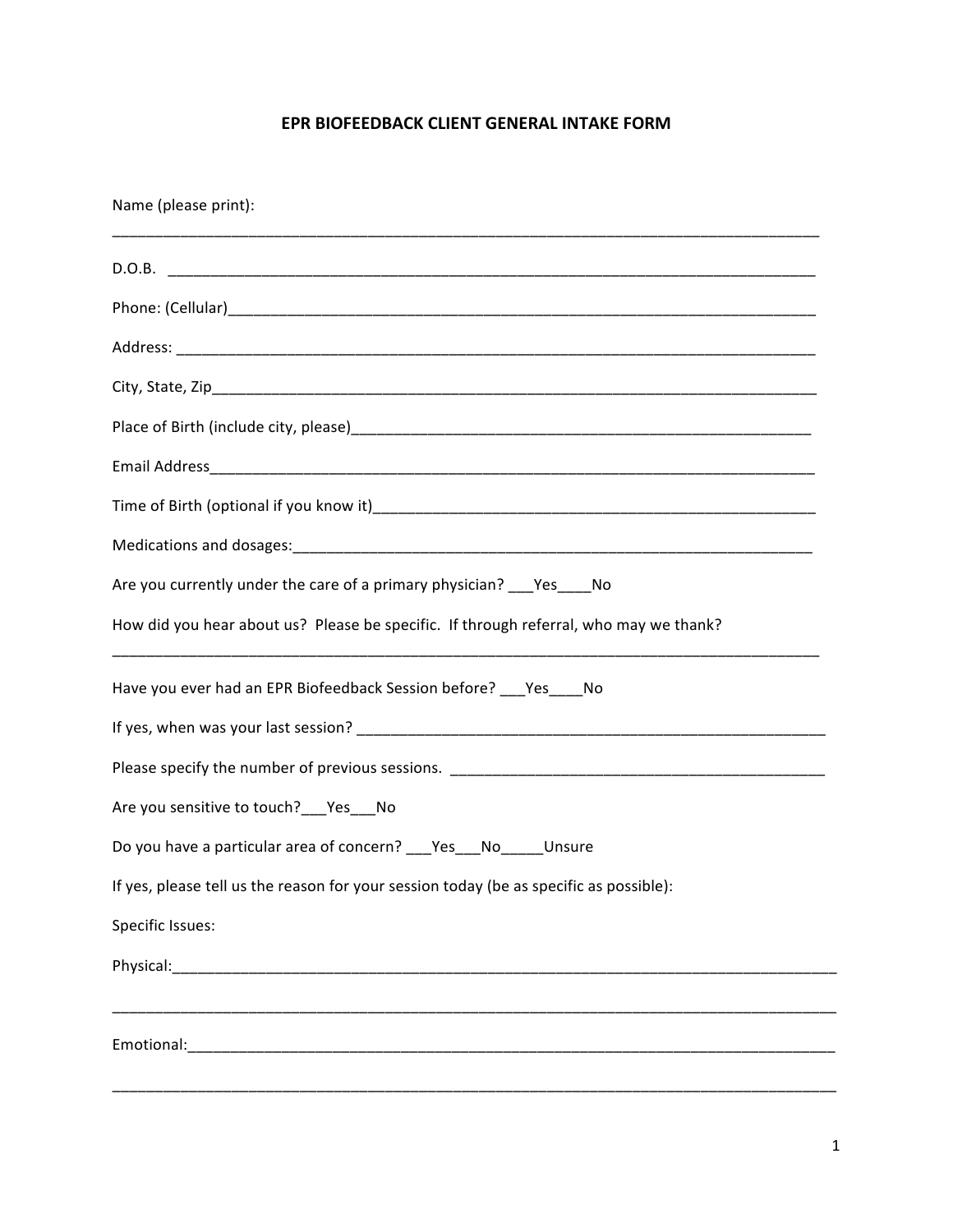| Are you under stress? On a scale of 1-2-3-4-5-6-7-8-9-10, where 1 is minimum stress and 10 feeling you<br>are under extreme stress, please circle the number you most identify with. |
|--------------------------------------------------------------------------------------------------------------------------------------------------------------------------------------|
|                                                                                                                                                                                      |
| Do you have a pacemaker? ____YES____NO                                                                                                                                               |
| Have you been diagnosed with Epilepsy or have seizures? ___ YES ___ NO                                                                                                               |
| Are you Pregnant? ___ YES ___ N/A                                                                                                                                                    |
| Is your child under the age of three years of age? ___ YES __ NO                                                                                                                     |
| Are you taking prescription drugs? YES NO If yes, please specify as best you can.                                                                                                    |
| Do you take multi-vitamins on a regular basis? YES___NO___                                                                                                                           |
| Do you know if you absorb nutrients well? YES___NO___                                                                                                                                |
| Do you suffer from gas, bloating or indigestion? ___ YES___ NO___ Unsure<br>Do you have any known food allergies or intolerances? ___YES___NO If yes, please specify below.          |
| Do you suffer from a gastrointestinal disorder such as inflammatory bowel disorder or leaky gut<br>syndrome? ___ YES___N0                                                            |
| Do you eat a diet that is high in sugars and processed food? ___ YES ___ NO                                                                                                          |
| Are you prone to infections? __ YES __ NO                                                                                                                                            |
| Do you use antacids on a regular basis?___YES___NO                                                                                                                                   |
| Do you smoke?___YES___NO                                                                                                                                                             |
| Do you drink? YES___NO____ If yes, how many times per week do you drink? ____________                                                                                                |
| Are you exposed to heavy metals? __ YES __ NO                                                                                                                                        |